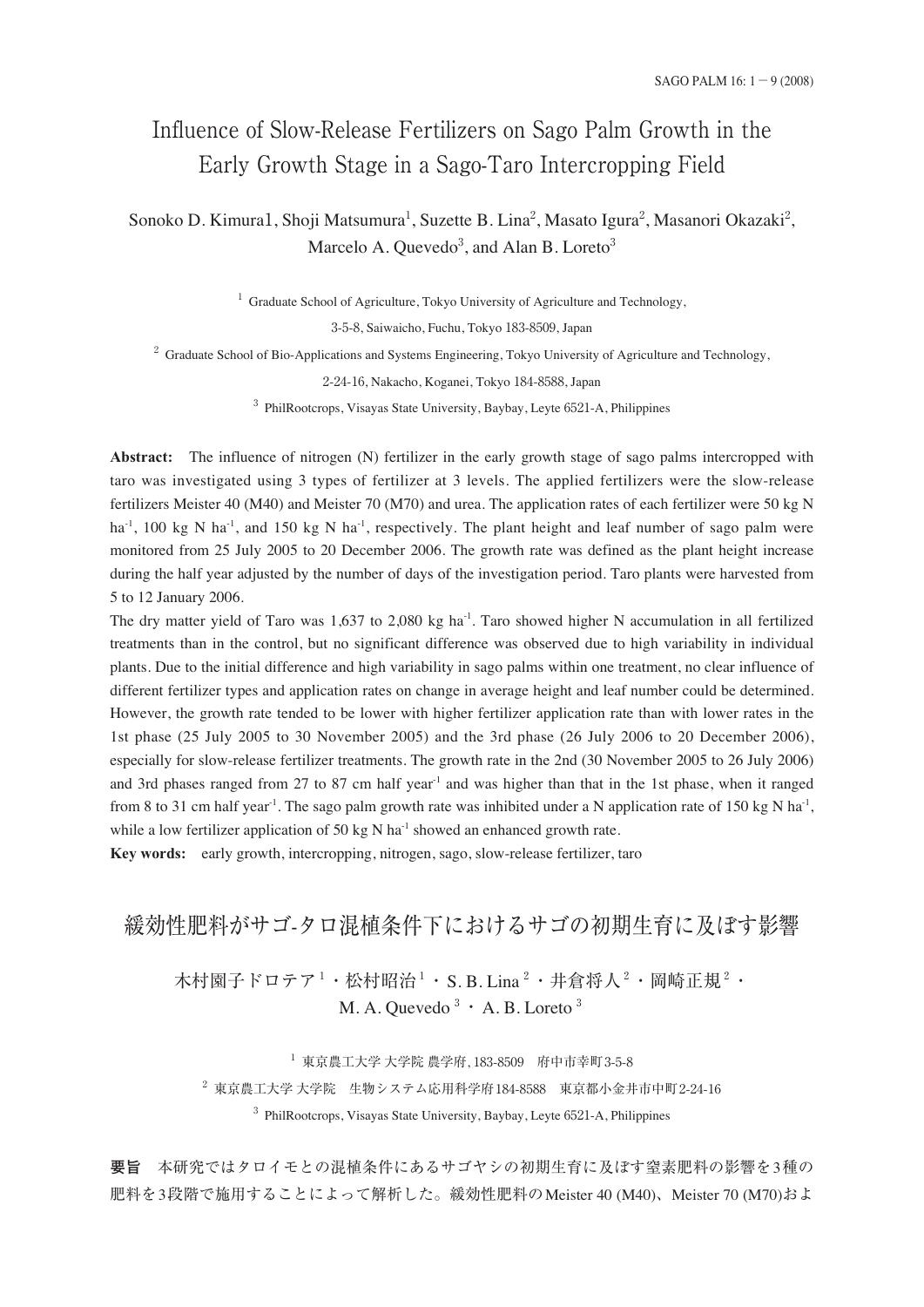び尿素を供試し、施肥量は50 kg N ha-1、100 kg N ha-1および150 kg N ha-1とした。サゴヤシの植物高お よび葉数を2005年7月25日から2006年12月20日まで定期的に測定し、一定期間における植物高の変 化率を生長速度と定義して解析を行った。タロイモの収量は2006年1月5日〜12日に調査した。

混植されたタロイモの乾物収量は1637~2080 kg ha<sup>-1</sup>であった。窒素吸収量は施肥区でコントロー ルより高い値となったが、個体差が大きく有意な違いは認められなかった。サゴヤシについても移植 時の違いが大きく、肥料の種類およびóハが植物高および葉数に及ぼす有意な影響は認められなかった。 しかし、第1期(2005年7月25日〜2005年11月30日)および第3期(2006年7月26日〜2006年12月 20日)の生長速度は施肥量が多いほど小さくなる傾向があり、その傾向は特に緩効性肥料で顕著であ った。第2期(2005年11月30日〜2006年7月26日)と第3期の成長速度は27〜87 cm 半年-1であり、8 〜31 cm 半年-1であった第1期に対して大きかった。サゴヤシの生長速度はコントロールと比べ窒素施 肥量が150kg N ha-1では阻害されたが、50 kg N ha-1では促進された。

**日本語キーワード:**混植、窒素、サゴ、緩効性肥料、タロイモ

### **Introduction**

Sago palm (*Metroxylon sagu* Rottb.) is a unique tropical crop which accumulates starch in its trunk. It is known for its high biomass production. The dry yield of starch can be as high as  $10-25$  Mg ha<sup>-1</sup> (Flach 1983). Sago palm has a high biomass production; however, it is traditionally cultivated without any fertilizer, and the N balance in a sago-ecosystem is estimated to be negative (Okazaki et al. 2001). Studies conducted on sago ecosystems indicate the importance of the water level, decomposition of soil organic matter, and nitrogen movement for sago palm growth (Palsolon et al. 2001).

The average maturity (flowering) of sago on mineral soil is 8-12 years (Yamaguchi et al. 1997). George and Singleton (1992) and McConnell and Mozaffari (2004) reported that N plays an important role in stimulating growth in many plants at the early growth stage. They also reported that initial advantages in the expansion of leaf area, chlorophyll concentration, and favorable conditions for photosynthesis influence later growth. However, those studies were generally conducted for annual or biannual crops, and, still, little is known about the influence of N on the early growth of perennial crops in the tropics. Studies conducted on the N response of sago palms reported no clear tendency in sago growth (Watanabe et al. 2005). Another study reported higher N concentration in leaf due to the use of a slowrelease fertilizer (LP-100) and urea than in the control, but no stimulation in plant height with either fertilizer treatment was observed (Purwanto et al. 2002). Because sago palms might have low N uptake ability, slow-release fertilizers could be useful to reduce N losses and enhance N availability.

The late harvest time of sago palm is considered to be a major disadvantage of this crop. To increase the initial biomass production, intercropping may be useful. Intercropping is common in tropical agriculture. Taro (*Colocasia esculenta* (L.) Schott) is adapted to shade and is favorable for intercropping (Onwueme and Johnston 2000). In this study, we chose taro as an intercrop for sago palm since it is favorable at a high underground water level and tolerates surface water stands, which are often found in sago palm ecosystems in the Philippines.

The objective of this study was to investigate the N need of sago palms at an early growth stage intercropped with taro. The influence of fertilizers with different N availability on sago growth was investigated.

### **Study site**

#### **Experimental design**

The study was conducted at the experimental field of Leyte State University (N 10° 45' 10.7, E 124° 47' 23.6), Philippines. A total of 55 plots were prepared.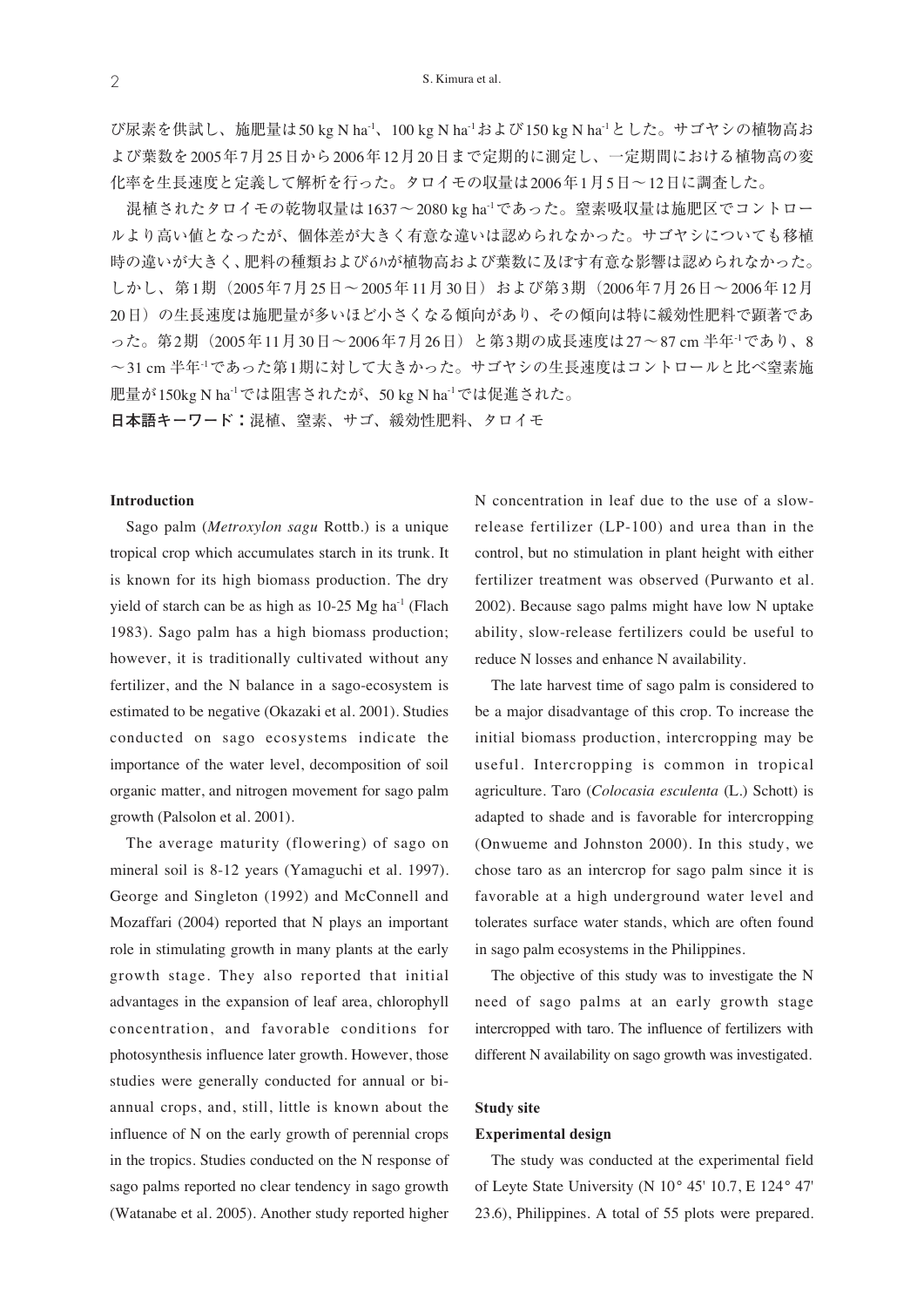Each plot was  $8 \text{ m}^2$  (2m x 4m) and arranged in a completely randomized block design with 5 replications (denoted as blocks A, B, C, D, and E, Figure 1). Each replication was established with 10



**Fig. 1.** Experimental design and irrigation system at the study site. Abbreviations: c stands for control, M40 for Meister40 and M70 for Meister 70. The numbers 1, 2 and 3 indicates application rates of  $50 \text{ kgN}$  ha<sup>-1</sup>, 100 kgN ha<sup>-1</sup> and 150 kgN ha<sup>-1</sup>, respectively.

plots, including 3 different fertilizers at each 3 different application rate and a control plot with no fertilizer application. Five additional plots were set up for a control treatment with no fertilizer application and were not included in the analysis of this study (block O). The plots were established in May 2005. Two sago sackers and 12 purple taros were planted in each plot. Table 1 shows the basic characteristics of the experimental site. The soil, a Dystrudepts (Soil Taxonomy 1999), was shallower and siltier in plots A and B than in plots C, D, and E. The applied fertilizers were the slow-release fertilizers Meister 40 (Asahikasei, N content, 40%) and Meister 70 (same as

**Table 1.** Soil properties of the experimental site.

| Soil<br>depth | рH                    | ТC   | ΤN  | C/N           | <b>CEC</b> | Ca  | Ma  | κ   | Na  |
|---------------|-----------------------|------|-----|---------------|------------|-----|-----|-----|-----|
| (cm)          | $(g C kg1) (g N kg1)$ |      |     | (me 100 $q$ ) |            |     |     |     |     |
| $0 - 15$      | 5.3                   | 10.8 | 1.0 | 10.6          | 19.7       | 5.3 | 3.2 | 0.5 | 0.1 |
| 15-30         | 5.8                   | 9.2  | 16  | 5.7           | 18.3       | 5.6 | 3.6 | 04  | 0.1 |
| 30-45         | 6.1                   | 12 0 | 0.9 | 13.6          | 20.0       | 6.0 | 4.0 | 0.4 | 0.1 |

Meister 40) and urea (a local product). Meister 40, Meister 70, and urea are hereafter referred to as M40, M70, and U, respectively. The N release rate of M40 and M70 was designed to be 80% at 400 and 700 days after application in a sigmoid release pattern, respectively (Chissoasahi 2001). The application rates of each fertilizer were based on the conventional N application rate for taro (i.e.,  $45 \text{ kg N}$  ha<sup>-1</sup>) and were set to 50 kg N ha<sup>-1</sup>, 100 kg N ha<sup>-1</sup>, and 150 kg N ha<sup>-1</sup>, respectively. The amounts are referred to as 1, 2, and 3, for 50 kg N ha<sup>-1</sup>, 100 kg N ha<sup>-1</sup>, and 150 kg N ha<sup>-1</sup>, respectively. Thus, for example, the application of Meister 40 of 50 kg N ha<sup>-1</sup> is shown as M40-1.

Five replantings of sago seedlings from May to July were made due to the weak transplanting tolerance of sago suckers. Sago palm survived better in clayey plots (D and E). Taro seedlings were transplanted on 8 May 2005. Taro showed good growth, even though many hoppers were found on its leaves. Fertilizers were applied on 25 July 2005. Each plot was surrounded by a vinyl sheet to control the water level. An irrigation system supplied water individually to each plot and kept the field flooded at a water depth of 5 to 10 cm. The application of N fertilizer was carried out around the two sago palms and 12 purple taros. Fertilizer was applied at 10 cm distance from the plant at a depth of 5 cm. A mound was created around each plant.

Only maximum and minimum temperatures were measured at the study site. The average maximum temperature in 2005 was 33.8 ° C, almost the same as the average of 10 years of 33.6  $\degree$ C (Figure 2) (Leyte State University Meteorological Station unpublished). The average minimum temperature was 22.4 ° C and did not change significantly throughout the year. The annual precipitation in 2005 was 3,140 mm, slightly

> above the average of the previous 10 years (2,996 mm). While the precipitation from January to June was slight, ranging from 9 to 276 mm monthly, the precipitation from July to December ranged from 197 to 624 mm and made up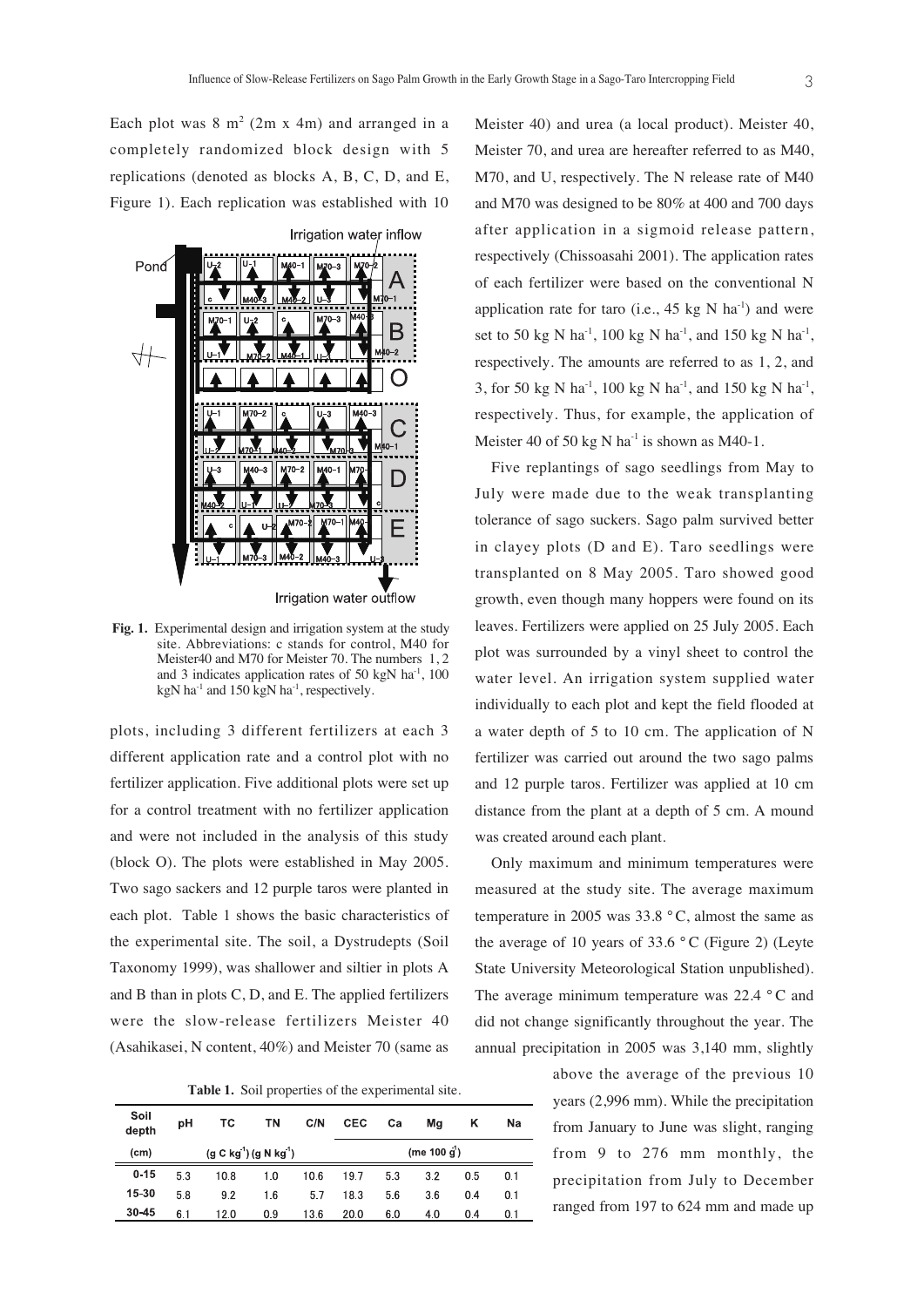

**Fig. 2.** Monthly maximum and minimum temperature (a) and precipitation (b). The maximum temperature is the average from 1997 to 2006; precipitation for 2005 and 2006 as well as the average from 1997 to 2006.

78% of the annual rainfall. The investigated period from 25 July 2005 to 20 December 2006 was divided into 3 phases based on the precipitation patterns: 1st phase (25 July 2005 to 30 November 2005), 2nd phase (30 November 2005 to 26 July 2006), and 3rd phase (26 July 2006 to 20 December 2006).

### **Plant material preparation**

The height from the ground to the top of the leaf blade and the number of leaves were measured on 25 July, 27 October, and 30 November 2005 and 26 July and 20 December 2006. Initial sago suckers were determined by measuring the total dry weight and N content of 12 suckers, collected at Hilsing, Leyte on 25 July 2005.

Taro was harvested from plots A, B, and O on 5 January 2006, from plots C and D on 11 January 2006, and from plot E on 12 January 2006. All 12 taro plants were pulled from each field, and the height from the end of the petiole to the beginning of the leaf blade, number of leaves, corm weight, and weight of petiole and leaf were then measured for each plant. The corm was defined as the part below the end of the petiole without any root. The roots of each plot were weighed.

On 26 July 2006, two sago palms from the control, one from M70-3, one from M40-1, and one from U-1 were

harvested and analyzed for their N contents. The plant was divided into sucker, root, and the following three parts: upper, middle and lower part of leaflet and petiole.

All plant tissue fractions of taro and sago palms were dried at 75 °C for 2 days and weighed to determine the dry weight. The total N concentration of plant tissues was analyzed in the Chemical Laboratory of the Philippines Root Crop Center LSU by the Kjeldahl method.

### **Statistical analyses**

Two-way ANOVA and Fisher's LSD were analyzed by SigmaStat 3.11 (Systat Software, Inc.).

### **Results and Discussion Growth of taro**

The dry weight of taro showed different trends among treatments (Figure 3a). In the M40- and ureatreated plots, the lowest N application level of 50 kg  $N$  ha<sup>-1</sup> seemed to stimulate growth, while the highest application level (150 kg N ha<sup>-1</sup>) reduced the total amount. The main reduction was found for corm, although it was not significantly different. For M70, fertilization showed no effect. The difference in total



**Fig. 3.** Dry weight (a) and total nitrogen (b) in harvest of taro plants. Error bar stands for standard error. See for treatment abbreviation Figure 1.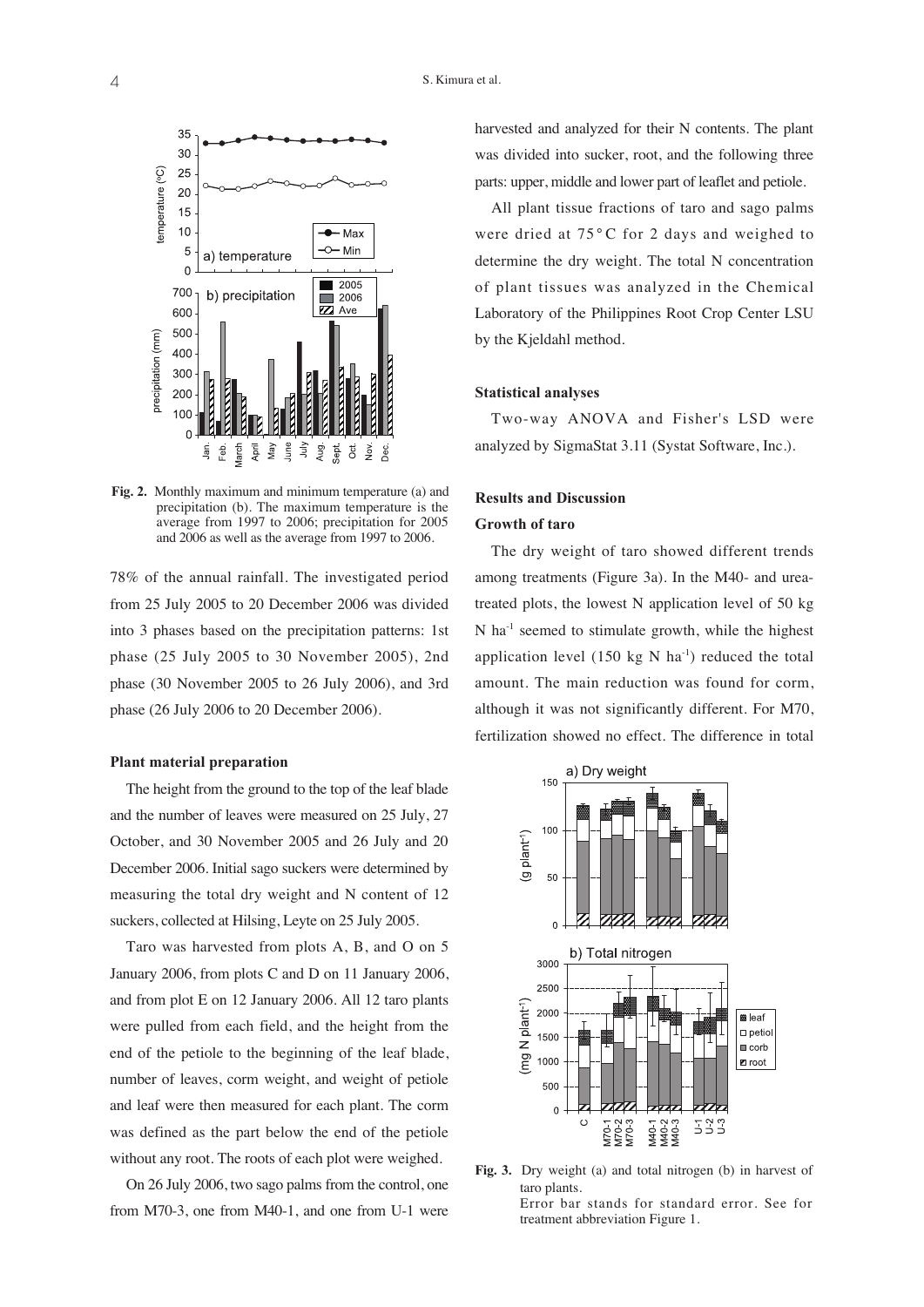weight was mainly due to the difference in corm weight. The highest yield was found for U-1 and M40-1, and the lowest, for M40-3.

Due to the increased N concentration, the total N in plants increased in all treatments compared to that in the control (Figure 3b). The main difference was due to the higher amount of N in the corm for N-applied plots than in the control as well as to the higher amount in the petiole. As a result, the total N accumulation in taro increased from 1,638 mg N plant<sup>-1</sup> in the control to 1,652 mg N plant<sup>-1</sup> in M70-1 to 2,335 mg N plant<sup>-1</sup> in M40-1. The reduction of the TN accumulation due to an increase in the applied fertilizer remained in M40. However, all treatments in M40 had higher N accumulation than that in the control, ranging from 2,015 to 2,335 mg N plant<sup>-1</sup>, but no significant difference was observed due to high variability in individual plants. The planting density of this experiment was  $15,000$  plants ha<sup>-1</sup>; thus, the total harvested biomass ranged from 1,637 to 2,080 kg ha $^{-1}$ , and that of total N ranged from 24.6 to 35.0 kg N ha<sup>-1</sup>. The average yield of starchy root and tuber in the Philippine was reported to be  $5,130$  kg ha<sup>-1</sup> (FAO 2006), more than twice that of this study. Since shading is not believed to have affected the growth of taro plants (Onwueme and Johnston 2000), continuous flooding may have been responsible. Growth conditions must be improved to increase the yield of taro in an intercropping system with sago palm. Even though the yield is not as good as that in a monoculture of taro, intercropping of taro with sago palm can encourage sago palm cultivation by additional starch yield at the early growth stage of sago, as no products from sago palms can be harvested.

### **Growth of sago**

Sago suckers were, on average,  $66 \pm 23$  cm in height and had leaves of  $2.5 \pm 1.2$  (Table 2). The N concentration was  $8.0 \pm 0.3$  mg N g<sup>-1</sup> for leaflets,  $4.8 \pm 0.1$  mg N g<sup>-1</sup> for petioles, and  $4.0 \pm 0.1$  mg N g<sup>-1</sup> for the roots (Table 3). The total dry weight was

**Table 2.** Plant height, leaf number, dry weight and contents of total N of sago suckers.

|                       | <b>Height</b> | Leaf          | Weight  |      |  |
|-----------------------|---------------|---------------|---------|------|--|
|                       | (cm)          | <b>Number</b> | (kg DW) | (gN) |  |
| Average               | 66.3          | 25            | 0.10    | 0.58 |  |
| Standard<br>Deviation | 22.7          | 12            | 0.06    | 0.34 |  |

**Table 3.** Nitrogen concentration in leaflet, petiole and root of sago suckers.

|                       |     | Leaflet Petiole | Root |
|-----------------------|-----|-----------------|------|
|                       |     | (mg N g')       |      |
| Average               | 8.0 | 4.8             | 4.0  |
| Standard<br>Deviation | 0.3 | 0.1             | 0.1  |

 $0.10 \pm 0.06$  kg per sucker; the total N content was  $0.58 \pm 0.34$  g N per sucker (Table 2).

The plant height increased slowly from 25 July to 30 November 2005 for all treatments (Figure 4a-c). Plant height had an initial difference before the application of fertilizer. On 25 July, M70-1, U-3, and M40-2 had the lowest values, which were significantly different from the highest value of M40- 3. M70-1 and M40-2 still had the lowest values, which were significantly lower than the highest value



**Fig. 4.** Time course of sago plant height and leaf number at different fertilizer treatments at Leyte from 25 July 2005 to 20 December 2006. For a list of abbreviations used, please see Figure 1.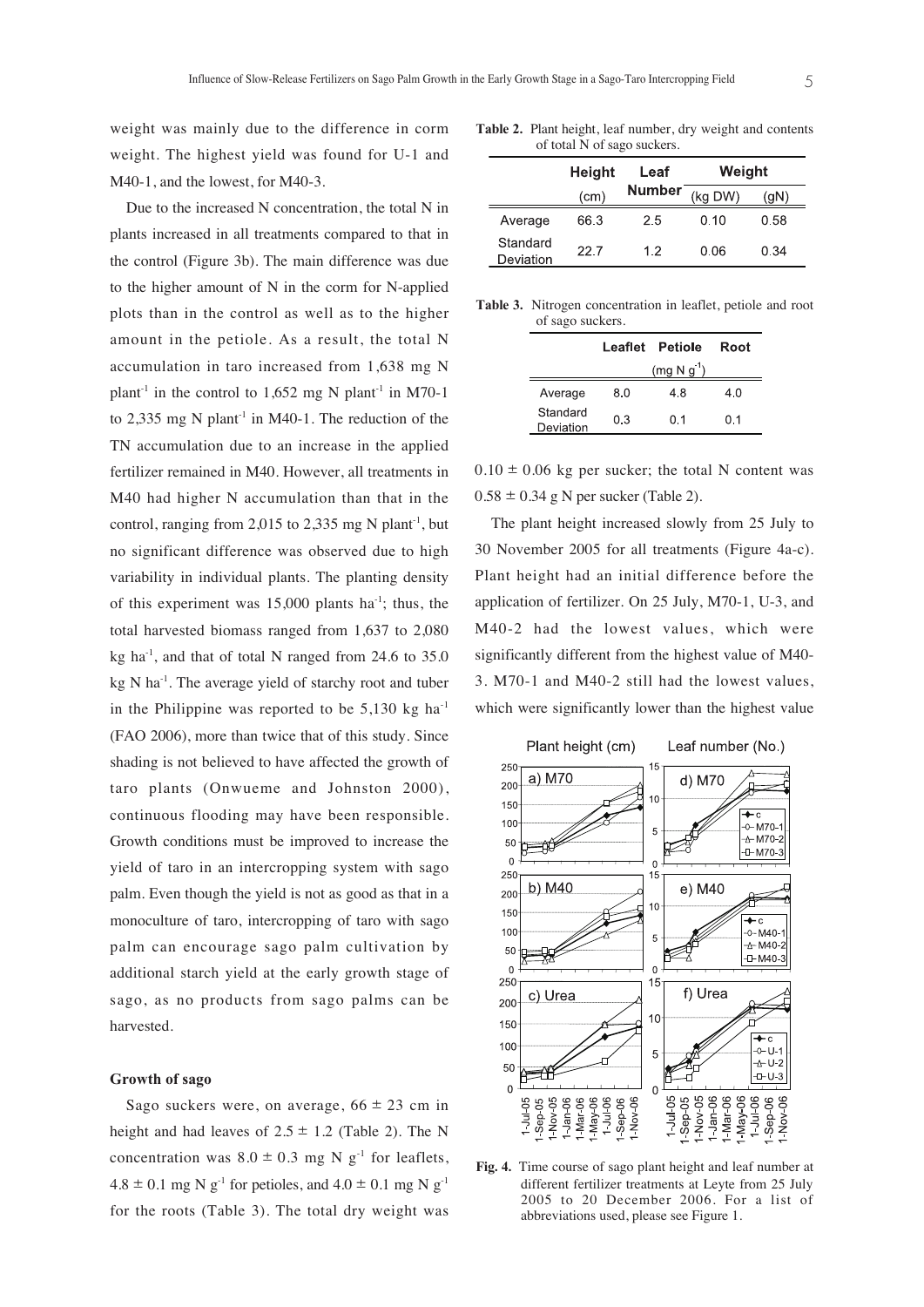of M40-3, while U-3 was not significantly lower than M40-3 on 27 October 2005. The plant heights of M70-2, M70-3, M40-1, and U-2 were significantly higher than those of M40-2 and U-3 on 26 July 2006, one year after N application. The values for M70-2, M70-3, M40-1, and U-2 tended to be higher than those for other treatments until 20 December 2006, although a significant difference was found only between M40-1 and M40-2 and between U-2 and M40-2. The initial difference and large variability within one treatment did not show a clear influence of different fertilizer types and application rates. The height of the suckers was greater than the initial sago height in the field, which averaged  $33 \pm 17$  cm on 25 July 2005 (Table 4). This might be due to the fact that the suckers were measured from the bottom of the plant to the top, while, in the field, the height was measured from the soil surface and the part below the soil surface was not accounted for.

statistical analyses are not shown.

There were only a limited number of harvests, and the difference in N concentration in the crop could not be statistically analyzed for individual treatments. However, a significant increase in the N concentration was found (Table 5) compared to the initial concentration found in the suckers (Table 3). The highest difference was found for the leaflet, where it **Table 5.** Nitrogen concentration (mg N g  $DW<sup>-1</sup>$ ) in sago

tissues measured on 26 July 2006.

|            | <b>Total Nitrogen</b> |                           |               |             |      |       |            |     |
|------------|-----------------------|---------------------------|---------------|-------------|------|-------|------------|-----|
|            |                       | (mq N q DW <sup>1</sup> ) |               |             |      |       |            |     |
|            |                       | $C_1^{(1)}$               | $C_2^{\{1\}}$ | M70-3 M40-1 |      | $U-1$ | Ave        | SD  |
|            | low                   | 18.2                      | 25.8          | 23.3        | 24.7 | 19.6  | 22.3a      | 3.3 |
| Leaflet    | middle                | 25.8                      | 29.8          | 28.1        | 28.8 | 29.0  | 28.3 a     | 1.5 |
|            | high                  | 32.0                      | 32.5          | 27.8        | 32.0 | 29.0  | 30.7 b     | 2.1 |
| Petiole    | low                   | 5.3                       | 6.9           | 6.2         | 5.0  | 5.8   | 5.8 a 0.8  |     |
|            | middle                | 5.1                       | 6.0           | 6.1         | 5.5  | 5.8   | 5.7 b      | 0.4 |
|            | high                  | 66                        | 176           | 14.7        | 94   | 7.2   | 11.1 b 4.8 |     |
| Sucker     |                       | 11.4                      | 16.2          | 16.3        |      | 13.4  |            | 2.1 |
|            |                       |                           |               |             |      | 133   | 14.1       |     |
| Root+ corm |                       | 11.4                      | 10.4          | 9.4         | 8.3  | 17.2  | 11.3       | 3.5 |

<sup>1)</sup> Small letter 1 and 2 for control plants indicate two different plants.

Numbers with different letters are significantly different (Fisher's LSD (p<0.05)) See for treatment abbreviations Figure 1.

The leaf number in the control tended to be higher

**Table 4.** Sago plant height at different fertilizer treatments at Leyte from 25 July 2005 to 20 December 2006.

|       | 25-Jul-05     | 27-Oct-05       | 30-Nov-05       | 26-Jul-06         | 20-Dec-06        |
|-------|---------------|-----------------|-----------------|-------------------|------------------|
|       | Ave (SD)      | Ave (SD)        | Ave (SD)        | Ave (SD)          | Ave (SD)         |
| c     | 35 (20) abc   | 38 (19) ab      | $(20)$ ab<br>37 | $(32)$ ab<br>121  | 142 (31) ab      |
| M70-1 | 20 (10) bc    | 24 (9) b        | 31 (13) ab      | 101<br>$(59)$ abc | 168<br>$(60)$ ab |
| M70-2 | 42 (22) ab    | 47<br>$(24)$ ab | 53 (21) a       | 154<br>$(36)$ a   | 201<br>$(55)$ ab |
| M70-3 | 36 (17) abc   | 38 (17) ab      | 39 (17) ab      | $153(40)$ a       | 185<br>$(40)$ ab |
| M40-1 | 38 (17) abc   | 41 (17) ab      | 46 (15) ab      | 151<br>(56) a     | 204<br>$(71)$ a  |
| M40-2 | $21(5)$ bc    | 23(4) b         | 28(1) b         | 90 (21) bc        | 129<br>$(29)$ b  |
| M40-3 | 45 (20) a     | 49<br>(23) a    | 45 (22) ab      | 138 (44) ab       | 160<br>$(42)$ ab |
| $U-1$ | 32 (13) abc   | (18) ab<br>36   | 45 (19) ab      | $(46)$ ab<br>147  | $(66)$ ab<br>151 |
| $U-2$ | 39 (16) ab    | 43 (16) ab      | 46<br>$(20)$ ab | 149<br>$(74)$ a   | 207<br>(87) a    |
| $U-3$ | 20<br>$(7)$ c | $(21)$ ab<br>30 | 29<br>$(6)$ ab  | 63<br>$(25)$ c    | 135<br>$(34)$ ab |
| Ave   | 33<br>(17)    | 37<br>(18)      | 40<br>(17)      | 128<br>(52)       | 168<br>(57)      |

Numbers with different letters are significantly different (Fisher's LSD (p<0.05)) See for treatment abbreviations Figure 1.

than that in the N-treated plots, although the relationship changed after one year, and the leaf number in the control became lower than that in the Napplied plots for all treatments after 1.5 years (Figure 4d-f). Except for the lowest value of U-3 compared to that of other plots until 20 November, when it became higher than that of the control, no significant difference was observed among the treatments. Due to the high variability in leaf numbers, the differences were not significant. Thus, the detailed results of

increased from  $8.0 \pm 0.3$  (Table 3) to 22.3-30.7 mg N g  $DW<sup>-1</sup>$ . This increase did not differ among the treatments. Compared to the N concentration in the control, the fertilization did not change the N concentration. There were significant differences in the N concentration depending on the position of leaves. The N

concentration of the petiole was 11.1 mg N g  $DW$ <sup>-1</sup> for the higher positions but 5.8 and 5.7 mg N g  $DW<sup>-1</sup>$  for the low and middle positions, respectively. Similarly, the N concentration in leaflets was 30.7 mg N g DW-1 for the higher and middle positions but 22.3 mg N g DW<sup>-1</sup> for the lower positions. The average N concentrations in suckers and the sum of the root and corm were lower than those in leaves and were 14.1 and 11.3 mg N g DW-1, respectively. The weighted mean of the N accumulation in those plants was  $13.7 \pm$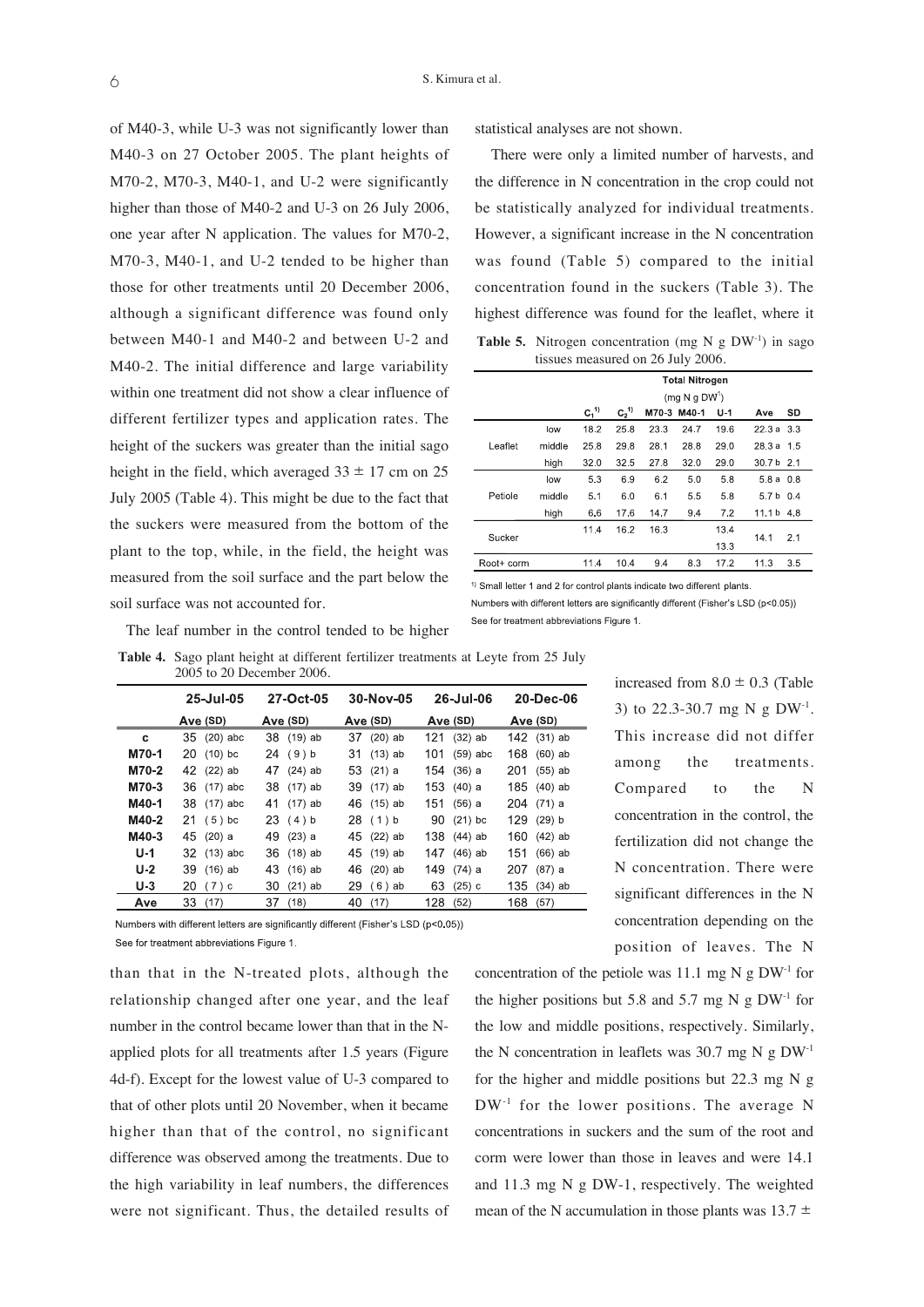5.0 g N per plant for the total plant in 1.5 years, i.e.,  $9.2 \pm 3.2$  g N per plant in one year after transplanting.

Since the initial variability among individual plants showed a strong influence on subsequent growth (Figure 4, Table 4), the growth rates of the 1st phase (25 July 2005 to 30 November 2005), 2nd phase (30 November 2005 to 26 July 2006), and 3rd phase (26 July 2006 to 20 December 2006) were analyzed. The growth rate was defined as the increase in height during the half year, which adjusted by the number of days during the investigation period for each sampling period. The time span was adjusted to a half year (182.5 days) for all phases. The calculation was conducted for each individual plant before averaging to eliminate the initial differences.

In the 1st phase, the highest application rate showed the lowest growth rate for all fertilizer types (Figure 5a). Those growth rates were lower than that in the control and differed significantly from that in U-2. The growth rate in the 2nd and 3rd phases ranged from  $27$  to  $87$  cm half year<sup>-1</sup> and was higher than that in the 1st phase, when it ranged from 8 to 31 cm half year-1. In the 2nd phase, U-3 showed the lowest value, while M40-3 and M70-3 showed enhanced growth (Figure 5b). Compared to U-3, M40-2 and M70-1 showed lower values than the control. No clear pattern of the influence of fertilizer types or application rates was found in this phase. In the 3rd phase, the control exhibited the lowest growth



**Fig. 5.** Increase in height for 6 months (growth rate) of sago palm from 25 July 2005 to 30 November 2005 (1st phase) from 30 November 2005 to 26 July 2006 (2nd phase), and from 26 July 2006 to 20 December 2006 (3rd phase).

Different letters stands for significant differences (Fisher's LSD (p<0.05)). For a list of abbreviations used, please see Figure 1.

rate (Figure 5c), while the highest growth rate was found for M70-1, which was significantly higher than that of the control. The growth rate tended to decline as the amount of fertilizer increased for M70. The highest application rate showed the lowest growth rate for M40, while no clear tendency was found for urea. A two-way ANOVA showed that the influence of fertilizer type and amount of the fertilizer on plant growth rate differed significantly in phase 1. No significant influence was found for the 2nd and 3rd phases (Table 6). In the 1st phase, the significance

**Table 6.** P values for the influence of the type of fertilizer (Meister70, Meister40 and urea) and amount (50, 100 and 150 kg N  $\text{ha}^{-1}$ ) on plant growth rate at each growth phase

|                      |       | 1st Phase 2nd Phase 3rd Phase |       |
|----------------------|-------|-------------------------------|-------|
| <b>Type</b>          | 0.025 | 0.875                         | 0.319 |
| Amount               | 0.008 | 0.912                         | 0.479 |
| <b>Type * Amount</b> | 0.361 | 0.030                         | 0.678 |

was higher for the amount  $(p=0.008)$  than for the type of the fertilizer (p=0.025).

In the treatment of M70 and M40, the 1st and 3rd phases showed a similar pattern, and the higher application rate showed a lower growth rate. The period from July to December is characterized by high monthly precipitation above 200mm (Figure 2); thus, the precipitation was similar for the 1st and 3rd phases. The comparison of the control among the 1st,

> 2nd, and 3rd phases showed that the 2nd phase differed significantly from the 1st  $(p<0.01)$  and 3rd phases (p<0.05, Fisher's LSD), while the 1st and 3rd phases did not differ significantly. In a tropical forest, photosynthesis can be enhanced in the dry season if sufficient water is supplied to the trees (Goulden et al. 2004). In this experiment, the 2nd phase was in the dry season, in which sago palms could take advantage of the longer daylight hours than in the rainy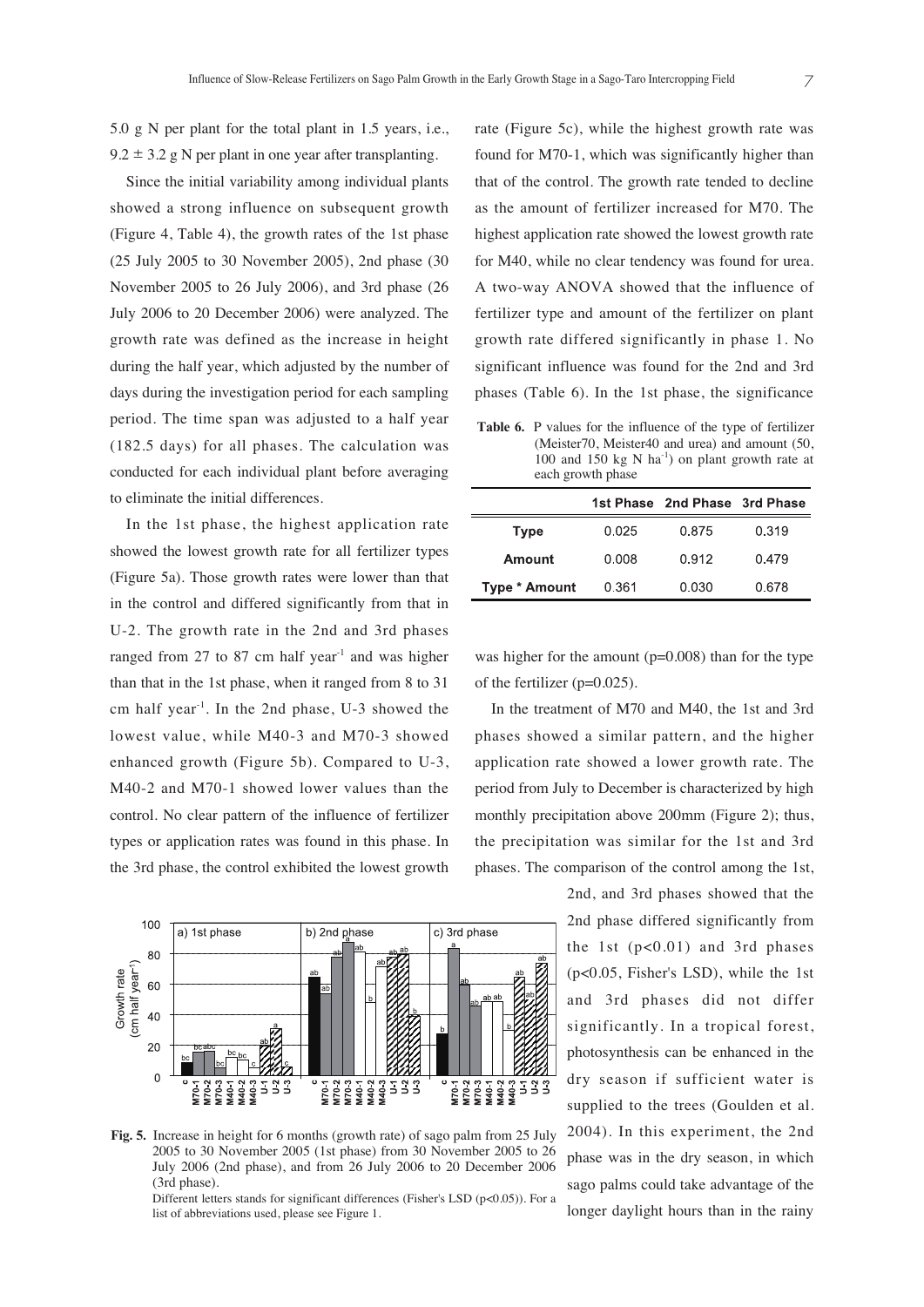season. Since irrigation provided sufficient water, sago palm showed higher growth rate in the 2nd phase than in the 1st and 3rd phases.

### **Influence of fertilizer on sago palm growth**

Previous studies confirmed that sago palm requires an input of 5.2 kg N, 1.1 kg P, and 6.7 kg K per plant before the first harvest (Jong and Flach 1995). If 100 clusters were established per ha, the nutrients taken up by the sago palms would be estimated to be 520, 110, and 670 kg ha<sup>-1</sup> for N, P, and K, respectively (Jong and Flach 1995). If the maturity time were 10 to 20 years, the annual fertilizer requirement would be 52, 11, and 67 kg ha<sup>-1</sup> for N, P, and K, respectively. The lowest fertilizer application rate in this study was 50 kg  $N$  ha<sup>-1</sup>, just meeting the requirement proposed by Jong and Flach (1995). Jong and Flach (1995) also reported that sago palm took up 0.03 kg N per plant in 0-1 year after transplanting, while it increased to 0.06 in 1-2 years and to 0.19 kg N in 2-3 years. After 3 years, the growth increment increased gradually from 0.31 to 0.64 kg N per plant for 9 years. In the present study, the average N increase in 0-1.5 years was 0.0137 kg N per plant, considerably lower than the reported values. The sago suckers used in this study are considerably smaller than those used conventionally in Malaysia (2 kg, Flach 1983). The application rate of 50 kg N  $ha^{-1}$  might be more than sufficient to meet the N demand.

The growth of sago palm was analyzed in this study from 0-513 days after N application. The N release rate of M40 and M70 is designed to be 80% in 400 and 700 days after application in a sigmoid release pattern, respectively (Chissoasahi 2001). Thus, the N availability in the 1st phase should be highest for urea, followed by M40 and M70. A significant difference among fertilizer types in the 1st phase (Table 6) shows that urea had the highest stimulating effect on the growth rate. In the 2nd phase, no influence of the fertilizer type or amount was observed. The high growth rate in the control indicates that nutrients were not the limiting factor at that growth stage. In the 3rd phase, N was still released from M70, which might be the reason for the high growth rate for M70-1. In other studies dealing with the response of N fertilizer to sago growth, no clear enhanced growth was observed. Watanabe et al. (2005) reported that there was no increase in growth under 20 different fertilizer regimes. In another study, Purwanto et al. (2002) showed that plant height did not change, while N concentration in the leaf increased due to fertilizer application, which contradicts the results of our study. These results indicate that sago palms do not react quickly to N fertilizer and suffer from high N fertilizer application rates. Lower fertilizer application rates performed better than higher ones (Figure 5). Higher amounts of fertilizer might alter the rhizosphere chemical properties and lead to inhibition of root growth (Jacobs and Timmer 2005).

Continuous flooding was applied, since sago palms in Leyte are found near riverbanks (Quevedo et al. 2005) and grow in flood conditions. Thus, a high water table should not inhibit the growth of sago palm; however, N uptake efficiency might be reduced due to leaching and denitrification losses. Recommended water tables for sago palms are 20-50 cm (Flach and Schuiling 1990, Jong 2001), and a lower water table might enhance sago palm growth as well as its N uptake efficiency. Intermittent irrigation might also enhance taro growth, and further studies will be required to optimize the sago palm cultivation conditions.

### **Conclusion**

Intercropping in sago palm with taro can increase the starch yield per unit area. Even though the yields are not as good as the monoculture of taro, intercropping of taro with sago palm can encourage sago palm cultivation by additional starch yield in the early growth stage of sago, as no products from sago palms are available. Sago palm responded very reluctantly to N fertilizer, and its growth was inhibited under a high N application rate. Low fertilizer applications showed enhanced growth rates. Since the maturity age of sago